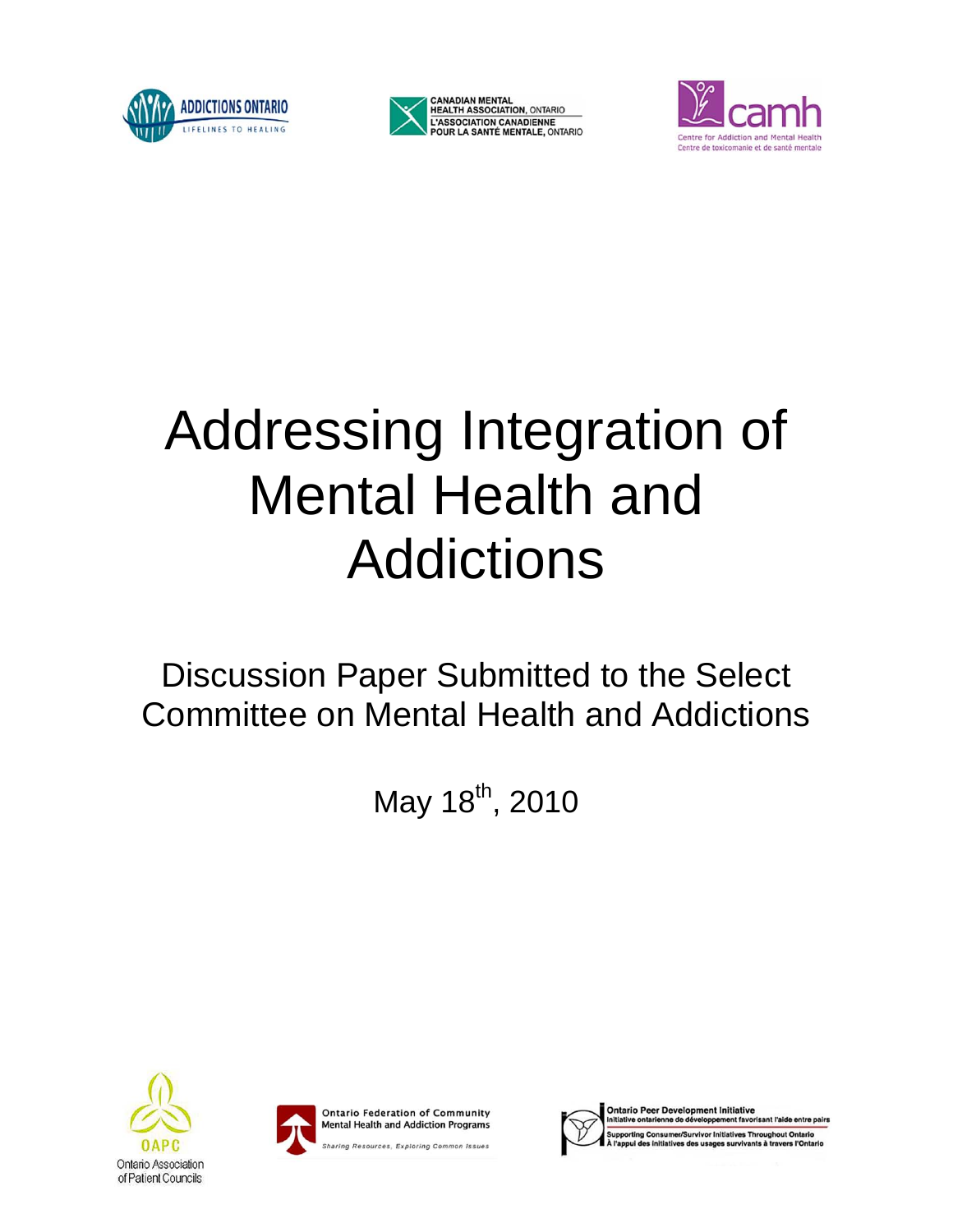**How should the Government of Ontario's Mental Health and Addictions Strategy Approach the Issue of Integrating Mental Health and Addictions?**

**A discussion paper from Addictions Ontario, the Canadian Mental Health Association Ontario, the Centre for Addiction and Mental Health, the Ontario Association of Patient Councils, the Ontario Federation of Community Mental Health and Addiction Programs, and the Ontario Peer Development Initiative.**

Our six organizations have worked independently and collaboratively to ensure a consumer focused mental health and addictions system in Ontario, and to strengthen the broad range of supports for clients, families and communities affected by these problems. Our organizations welcomed the Government of Ontario's commitment to a mental health and addictions strategy, and we offer the following perspective on how the Government's strategy can better *integrate* care for those individuals and their families that need supports.

In 2008, the Provincial Government committed itself to the development of a 10-year mental health and addictions strategy. The Minister of Health and Long-Term Care established a Minister's Advisory Group (MAG) of consumers, families, providers and researchers to provide advice on the development of the strategy. In parallel, the Ontario Legislature created an all-party Select Committee on Mental Health and Addictions to consult with consumers, families, providers and experts on the current needs and ways to improve the mental health and addictions system. Input from both committees will be used to develop a long-term strategy for mental health and addictions. It is evident from the work to date that integration is a central theme to the emerging strategy.

# **What is integration?**

While there has been much discussion around the integration of the mental health and addictions system there is no single definition or policy direction put forward (Rush, Fogg, Nadeau & Furlong, 2008). There are many different types and levels of integration. Each type of integration can lead to quite different solutions and require different policy, governance and operational responses. Without a clear vision of what is required, the opportunity for success is compromised.

# **What does the integration of mental health and addictions** *look like***?**

Integration can be defined as "*Actively managing all elements of the continuum of health and care services required by individuals and communities in order to achieve a seamless care pathway for the individual or client group* (NHS, Dept. of Health, 2001)."

Integration of mental health and addiction services takes place at different levels:

Integration can (and should) take place at the policy level to ensure that eligibility criteria, financial incentives, workforce requirements and the like are in place to support the other forms of integration that can be implemented. Of great importance is that integration improves the ability of service providers to meet the needs of their clients/consumers in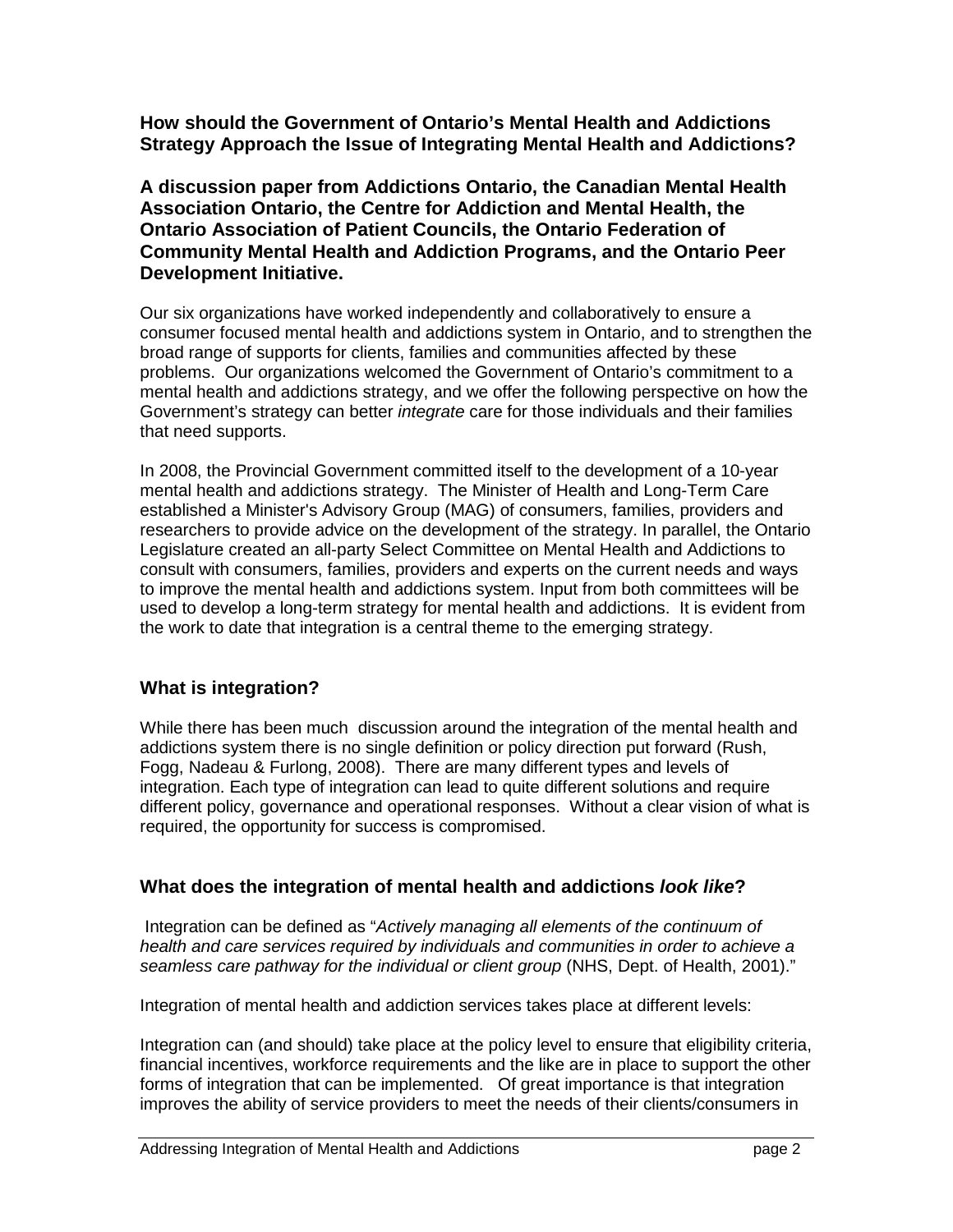a coordinated, cost-effective, evidence- based and accessible manner. Client-centred integration can occur at the clinical level, organizational level and service delivery level. There is no single answer to how integration should occur. As noted in the above definition, it is about building a continuum that is needs-based and is actively, not passively pursued. Collaboration, alliances, partnerships, and other mechanisms can and have been used effectively in both the public and private sectors. While organizational solutions (e.g. mergers) are often looked upon as 'the solution' it is only one possible approach. Moreover, consumers should have a say in the planning, coordination, implementation, and evaluation of these choices.

As the path to integration is pursued, a key decision will be whether the goal is organizations that are integrated either horizontally or vertically. Horizontal integration brings together "like" operating units as one organization, system network or other arrangement. Vertical integration brings together all or part of the production process (continuum of care) under one organization, system network, or other arrangement*.* 

Another key question to be addressed is whether the goal is integration of mental health and addictions services or integration of mental health and addiction services within the broader health system. If the former, is it all mental health and addiction services or those that serve individuals with overlapping needs – concurrent disorders? Finally, there is a need to consider what is most important to achieve – client service integration (clinical integration) or service delivery integration (functional integration).

#### **What can be accomplished by better integrating mental health and addiction services?**

There is a wide range of clinical, sociological and cultural factors that bring the fields of mental health and addictions together. Mental health and addictions are both rooted in a complex and variable combination of biology, genetics, and life experience – particularly exposure to stress and trauma. This means that many of the clinical approaches used to treat mental health problems and addictions are the same. In both areas, there is strong emphasis on the continuum of care - an integrated and seamless system of settings, services, service providers, and service levels to meet the needs of clients or defined populations - and the need to support individualized treatment within this continuum. But the single most compelling reason to promote greater integration of mental health and addictions services is to improve the health of people who experience mental health and/or addiction problems.

There are three main areas of benefit in an integrated mental health and addictions system: continuity of care, coordination of services and efficiency. Both continuity of care and coordination of services should lead to better client experience and clinical outcomes. Clients' experience with an integrated system should improve as a result of more streamlined and coordinated service delivery. Clients would have better continuity of care and be less likely to fall through the cracks. An integrated system should lead to better clinical outcomes due to more of a focus on prevention, better service provider coordination of client information as well as additional opportunities within the system to share information. Efficiencies would occur in two ways, better client outcomes should lead to lower hospitalization rates and use of acute services and the sharing of organizational resources such as human resources and information technology supports. It should be recognized that the report prepared for the Minister of Health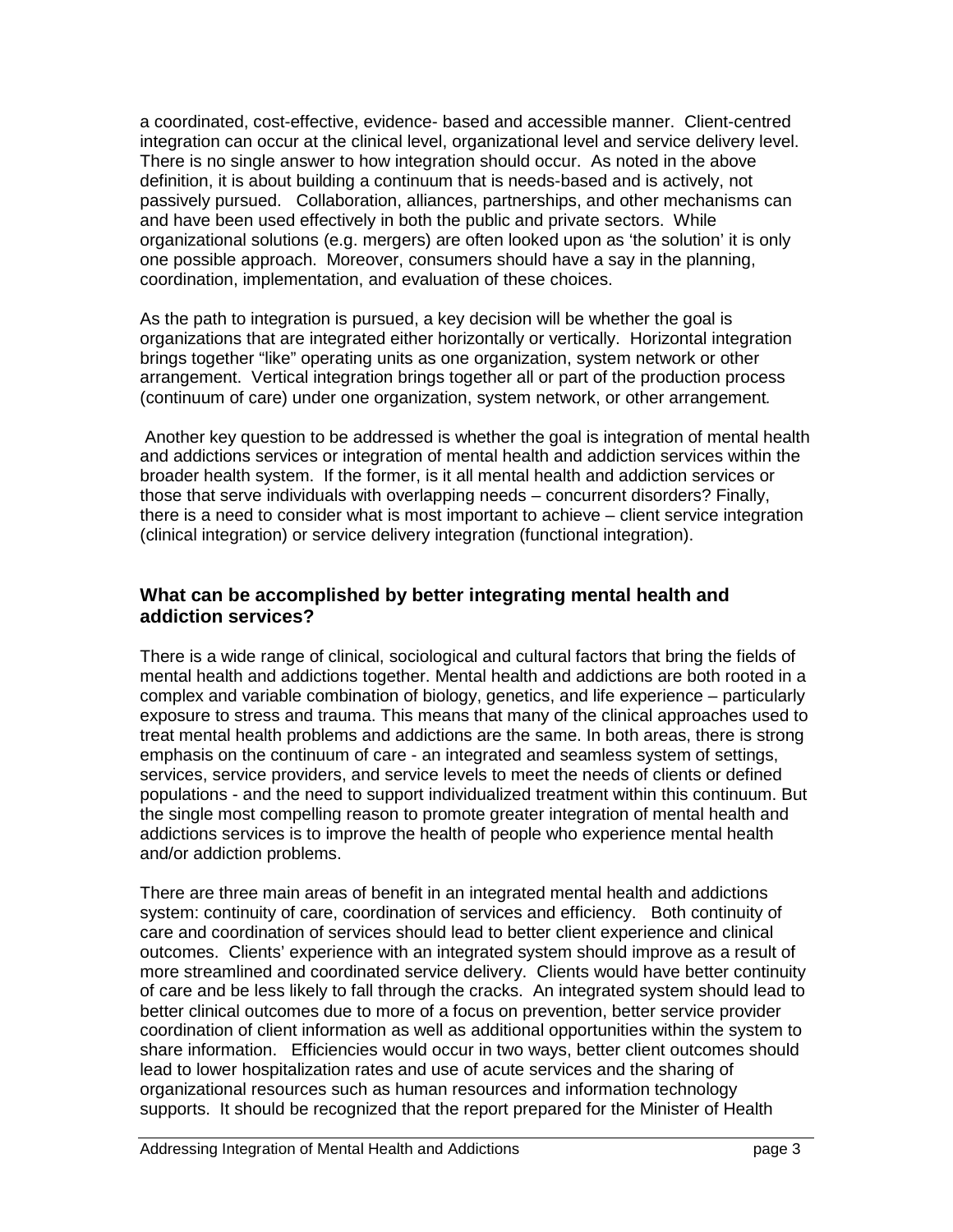entitled "On Becoming Best Friends" found that efficiencies through back office integration and or mergers was minimal at best within the community based system.

Finally, we should acknowledge that integration of mental health and addictions will allow each system to learn from the other. The Ministry's Addiction Housing Initiative is a good example. For both addiction and mental health problems, the provision of appropriate housing and social supports are key elements in the recovery of our clients – as well as a significant protective factor. Both mental health and addiction clients benefit from a common approach that addresses all the social determinants of health. When the Ministry announced its intention to support housing for people with substance use problems, the expertise of mental health supportive housing was relied on extensively. In fact, this initiative fostered a number of fruitful collaborations between addictions and mental health providers in communities across Ontario.

# **What does integration of mental health and addictions not accomplish?**

Improved integration of mental health and addictions services is no panacea. Many people with mental illness and addictions – and particularly those with concurrent disorders – will require a range of health and social services, so it is unlikely that one system or care or service could ever encompass all their needs. Coordinated access and case management will still be required; of particular importance are the physical health needs of those who often have limited access to primary care.

Since integrated mental health and addictions care should improve client experience and quality of care, it is likely that there may be reduced need for re-hospitalization. Service and organizational integration may reduce some administrative expenses. But it must be emphasized that such savings would not be of the magnitude required to address significant service gaps and the overall need for greater capacity in the system. It would be misguided to rely on integration to fund significantly greater access to care for the entire system.

#### **What can the Ministry of Health and Long-Term Care do to promote meaningful and effective integration of mental health and addictions services?**

Currently in Ontario, there is no provincial strategy or framework to guide this process of mental health and addiction integration. There is uncertainty about what integration should look like and how it should be achieved. That is why our organizations recommend a provincial policy framework to guide the integration of mental health and addiction services.

Such a framework could provide guidance to LHINs and service providers on the key objectives of integration, and what general principles should govern integration efforts. We can recommend the following principles to govern integration efforts: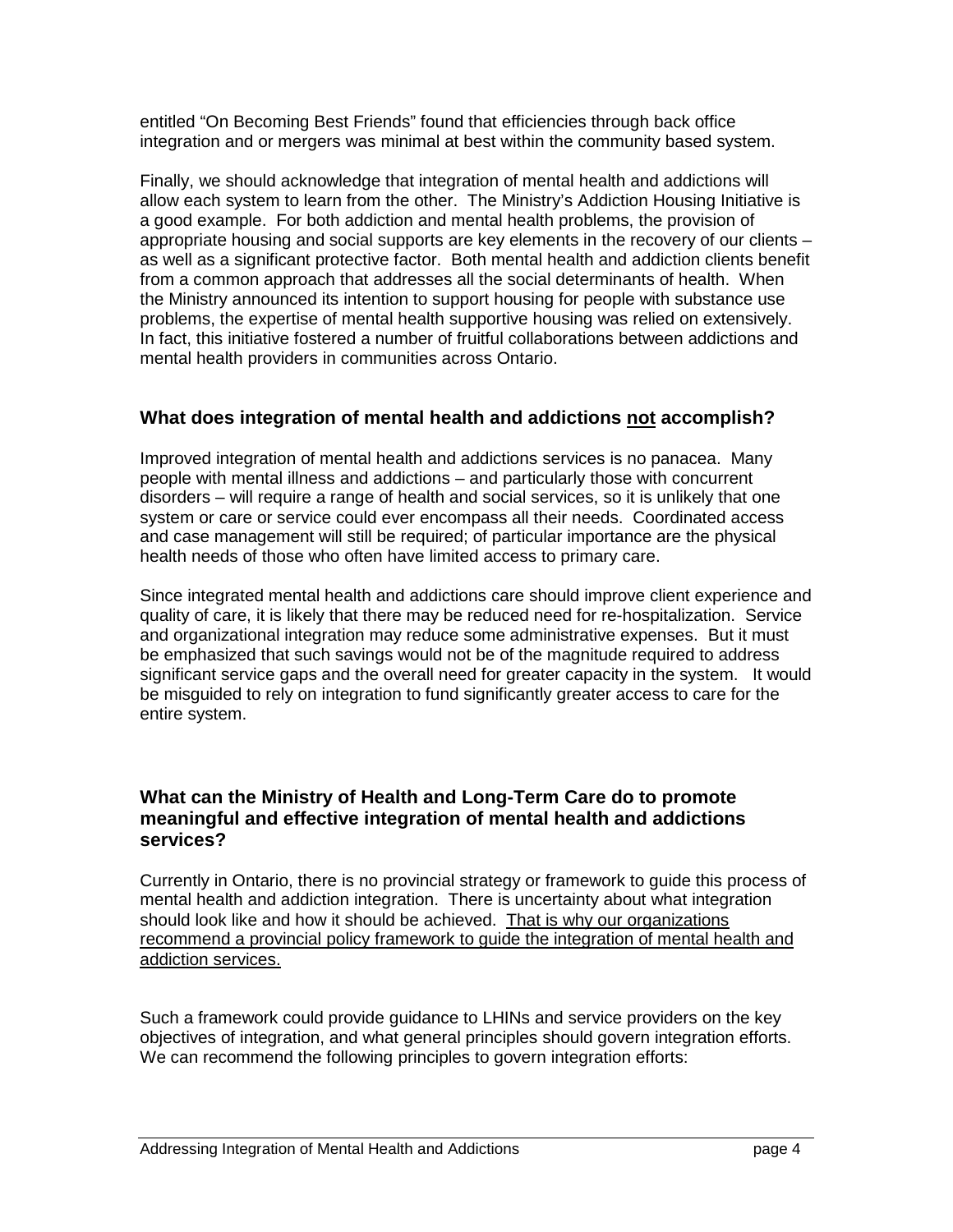#### **1. The primary objective of greater mental health and addiction service integration is improving the client experience and the quality of care.**

The goal of integrating mental health and addictions services is to improve the experience of clients. People with both mental health and addiction problems often receive inadequate care; they report high levels of dissatisfaction with the care received, and difficulty in navigating a system of supports. Canadians with concurrent disorders are more likely than any other category of substance users to seek care (Ross, Lin & Cunningham , 1999), yet are four to seven times more likely to report unmet need than those who have one of a mental health or substance use problem (Urbanoski et al. 2007).

Given what we know about the experiences of those with concurrent disorders, the underlying objective should improve access to and the quality of services for those with both mental illness and addictions. Administrative integration can be successful, but even the smoothest administrative collaboration is no guarantee of improved services. There are examples of successful integration across the mental health and addictions domains that have improved integration and strengthened relationships. But improved service for those with co-occurring disorders does not necessarily follow. The tools for improving services are predominantly practical ones relating to assessment tools and service system collaboration. A reduction in the number of community support agencies will not necessarily improve clients' experiences. The success of integration should be assessed based on the experience of clients, not planners.

# **2. Local Health Integration Networks should facilitate local innovation, building on local relationships.**

In the last few years, as the Local Health Integration Networks (LHINs) have become operational, there has been much attention paid to integration. The mental health and addictions system is under increasing pressure to coordinate and integrate services through partnerships and networks. Every LHIN is addressing addictions and mental health and 13 out of 14 LHINS have named it a priority within their Integrated Health Service Plans (IHSP). In focusing exclusively on integration, access issues and service gaps are not consistently addressed within all LHINs. Barriers to access are sometimes underestimated and, in relation to marginalized groups, often missed.

Community level coordination and planning is critical so that health care services address diverse client needs and community priorities. Since these needs and priorities are unique to each community, solutions to local community challenges cannot be effectively determined at the level of system planning. These solutions are best achieved through the engagement of health service provider agencies and client/consumer groups at the community level. Together they will determine what mechanisms are required to support each other and clients across the full continuum of care and to ensure that a vision of seamless client transitioning can be achieved. LHINs should have the flexibility to provide funding to support integration where the case can be made that integration will improve client care and the goals of provincial frameworks, strategies and policies are met.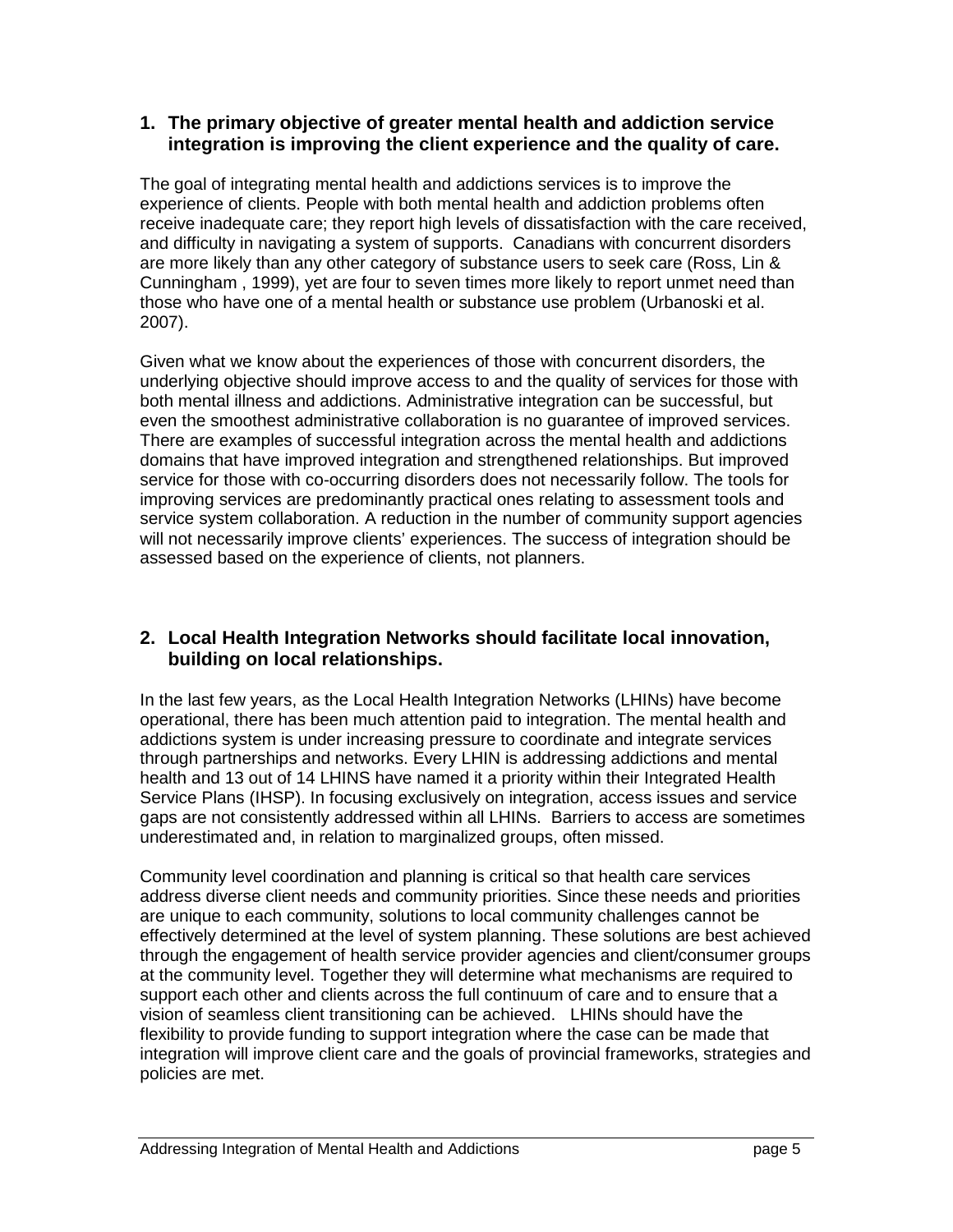It is important that the LHINs support agencies with collaborative efforts to integrate services. The tools for improving service depend on local people developing strong local relationships. It is critical that LHINs demonstrate an understanding of the importance of involving consumers, families and service providers in the planning, delivery, and evaluation of services.

#### **3. There are significant health human resource considerations to all efforts at mental health and addictions integration, and these must be considered.**

The workforces of the mental health and addictions systems, even within the same community, are typically quite distinct in education, accreditation, and remuneration. Good faith efforts to integrate services – particularly at the organizational level – can be challenged by the difficulty of reconciling human resource issues. LHINs must have the tools and resources to address this issue as they facilitate and support integration at the local level.

#### **4. The involvement of people with lived experience must be enhanced and protected.**

An integrated mental health and addictions system requires the involvement of people with lived experience in the planning, delivery and evaluation of a service system intended to meet their needs.

This includes the recognition that peer support is an integral component of a comprehensive basket of services. One notable example is Consumer Support Initiatives (CSIs). CSIs are self‐help groups, alternative businesses or support services run by people diagnosed with mental illness, for people diagnosed with mental illness and based on the principles of inclusiveness and recovery. The growing international evidence‐base on peer run initiatives demonstrates that they reduce hospitalization and 'symptom' distress as well as increase quality of life and social networks.

With respect to addictions, there are few peer support initiatives for people with addictions in Ontario and this gap needs to be addressed.

The governance of peer-operated organizations is critical to their efficacy. For example, CSI organizations should not be merged with other organizations in the name of integrated service. Peer run initiatives should have the same status and resources as other provider groups including, where required, training in substance abuse. Successful peer run initiatives should be encouraged to create equitable partnerships in order to meet the needs of their clients.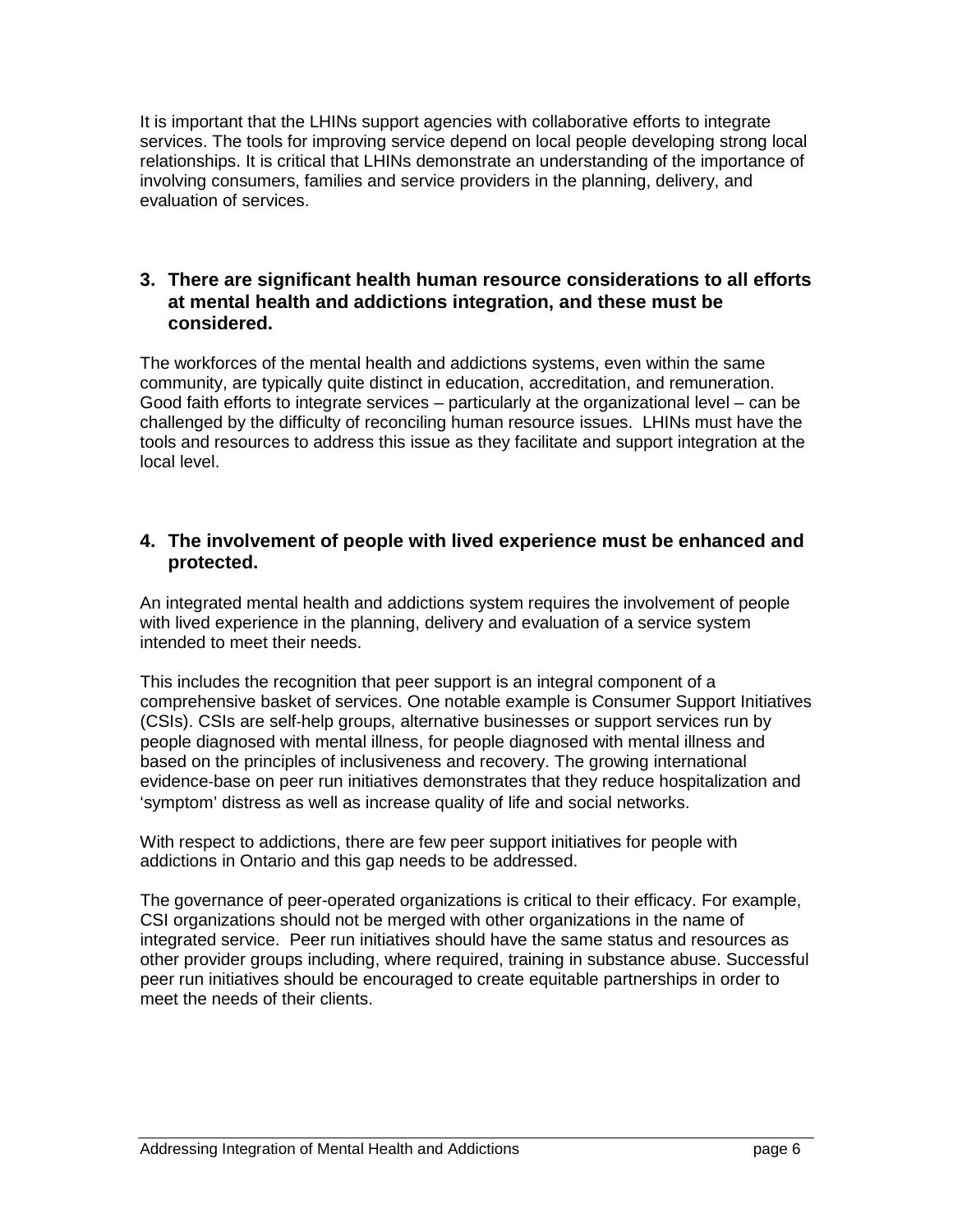#### **In addition to a provincial policy framework, the Ministry of Health and Long-Term Care should continue to strengthen system-wide integration of mental health and addiction services.**

A goal of an integrating mental health and addiction services is that people in Ontario will have access to the best mental health and addiction services in their communities, supported by widely shared research findings and best practices. Information management systems to support the collection and use of system-wide data by LHINs and other parts of the health system is a critical component of mental health and addiction services and can facilitate the integration of a mental health and addiction system.

The province has made steps in the right direction by supporting or developing key collaborations and initiatives that strengthen the system integration of mental health and addiction. These include:

**ConnexOntario Health Services Information**, funded by the MOHLTC, provides access to alcohol and drug, gambling and mental health services for the people of Ontario. Besides being available 24-hours/day to those needing help, Connex provides data to service planners seeking access to quality health and human resource services information.

**10-Year Provincial Mental Health and Addictions Strategy –**The government's strategy paper "*Every Door is the Right Door*" cites that because mental illness and addictions are so closely linked, mental health and addictions services must be integrated.

**Knowledge exchange –** Ministry supported knowledge exchange provides an opportunity for communication between researchers, consumer/survivors, families, service providers, and decision-makers to exchange research, knowledge and experience. This must encompass both mental health and addictions, since learning together will help integrate the two workforces.

**Ontario Common Assessment of Need** – Mental health stakeholders have worked to develop a common assessment instrument. Explorations to determine the appropriateness of a similar, extended instrument encompassing addictions should be supported.

# **Conclusion**

In the past, the treatment of mental illness and addiction has often been relegated to distinct systems of care, particularly for those with the most severe and persistent problems. Yet we have painfully learned that separating these problems from each other – and distinguishing these services from the rest of health care – works against the interest of building a strong system of care. More importantly, it works against the interests of those with mental health and addiction problems, who have demonstrated a capacity for recovery and community participation that would have been difficult to imagine a generation ago.